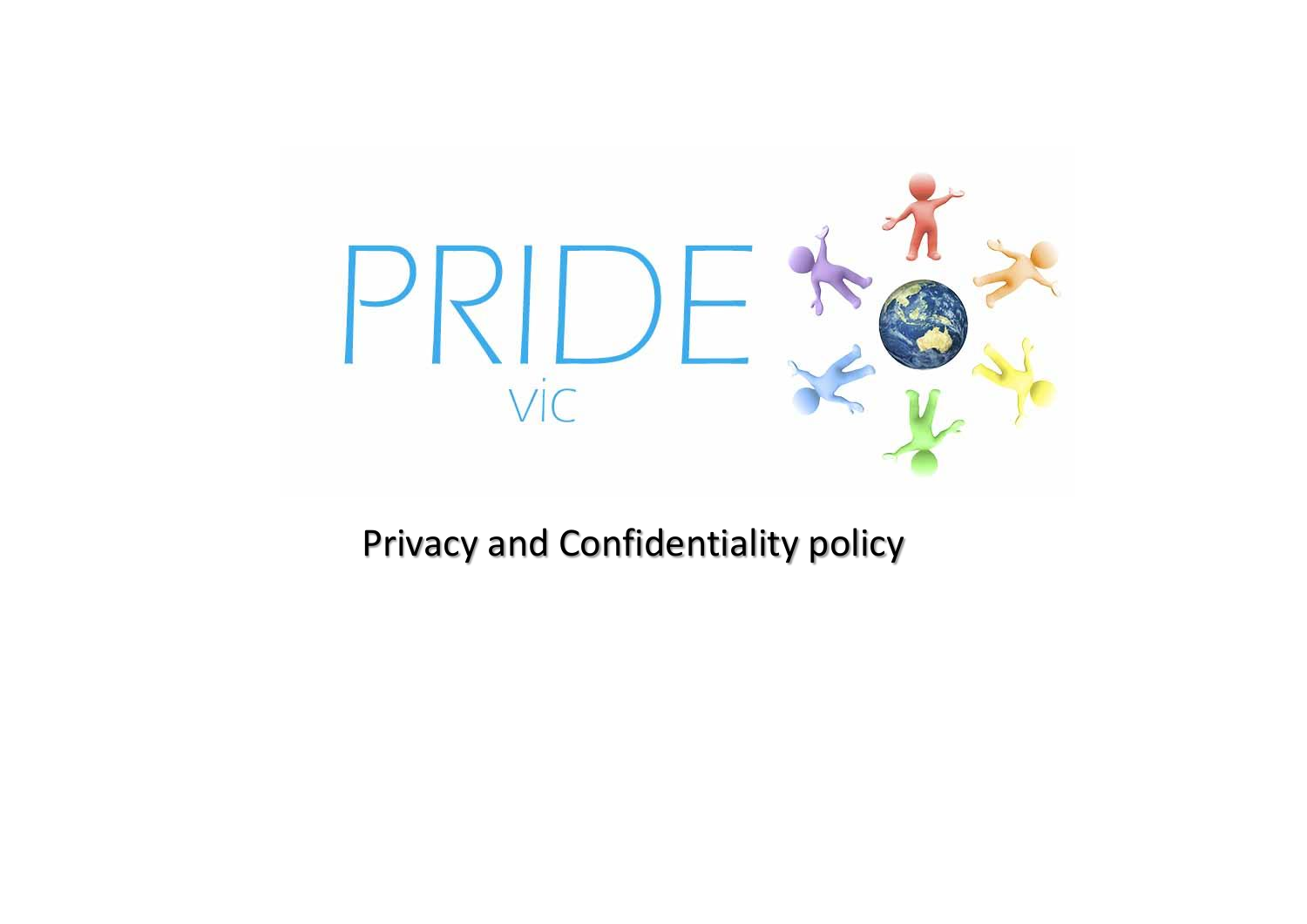

### **About this document**



The privacy and confidentiality policy says how we do what the law says we must do to protect your privacy.

**Privacy** means that any person has the right to have their personal information to not be told or shown to anyone.

Confidentiality means that there is a duty to keep your personal information private and protected.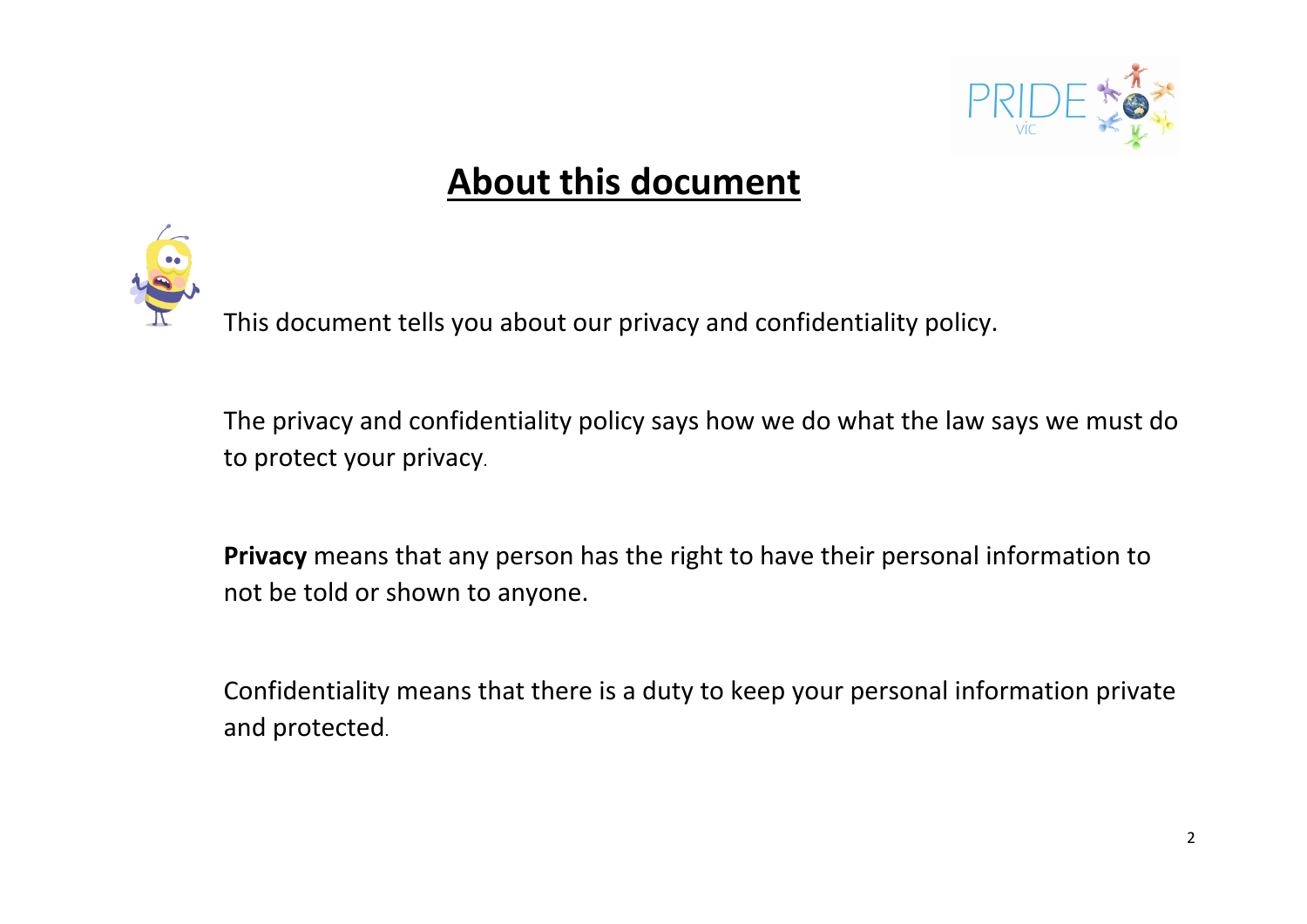

#### **Your privacy**



This document is about your privacy. This document will tell you:

- what we know about you
- why we know things about you
- how we will use what we know
- how we will keep what we know safe
- what we do when your personal information has been accessed without your consent.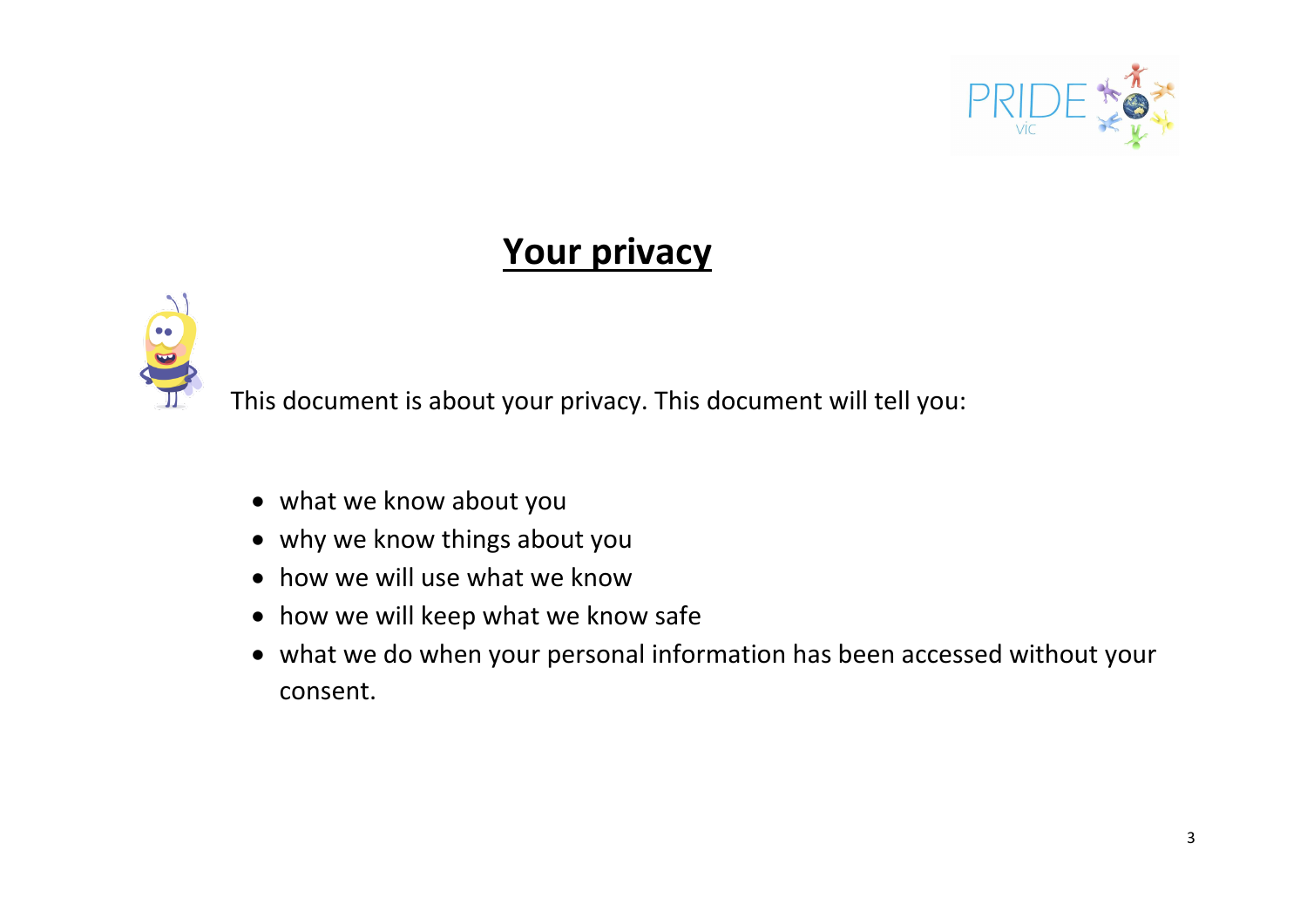

There are laws to protect your **personal information**.

Personal information is anything that is about you.

This could be:

- your name
- where you live
- your date of birth
- your job or day activities
- information about your disability

We will keep your information **private.**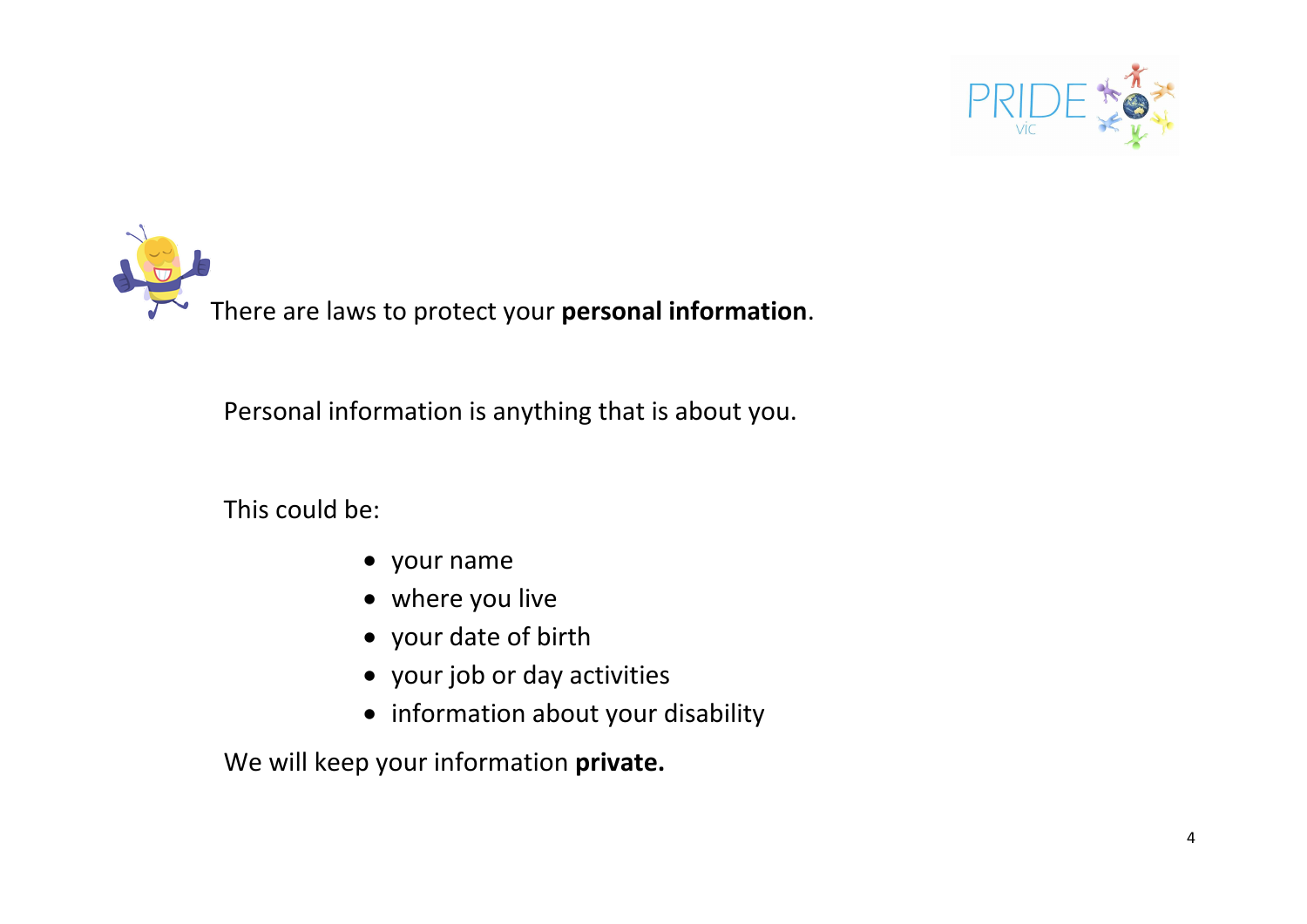



This means we will not tell people your personal information unless we must.

You do not have to give us your personal information.

If you choose not to give us personal information, we may not be able to give you services you need.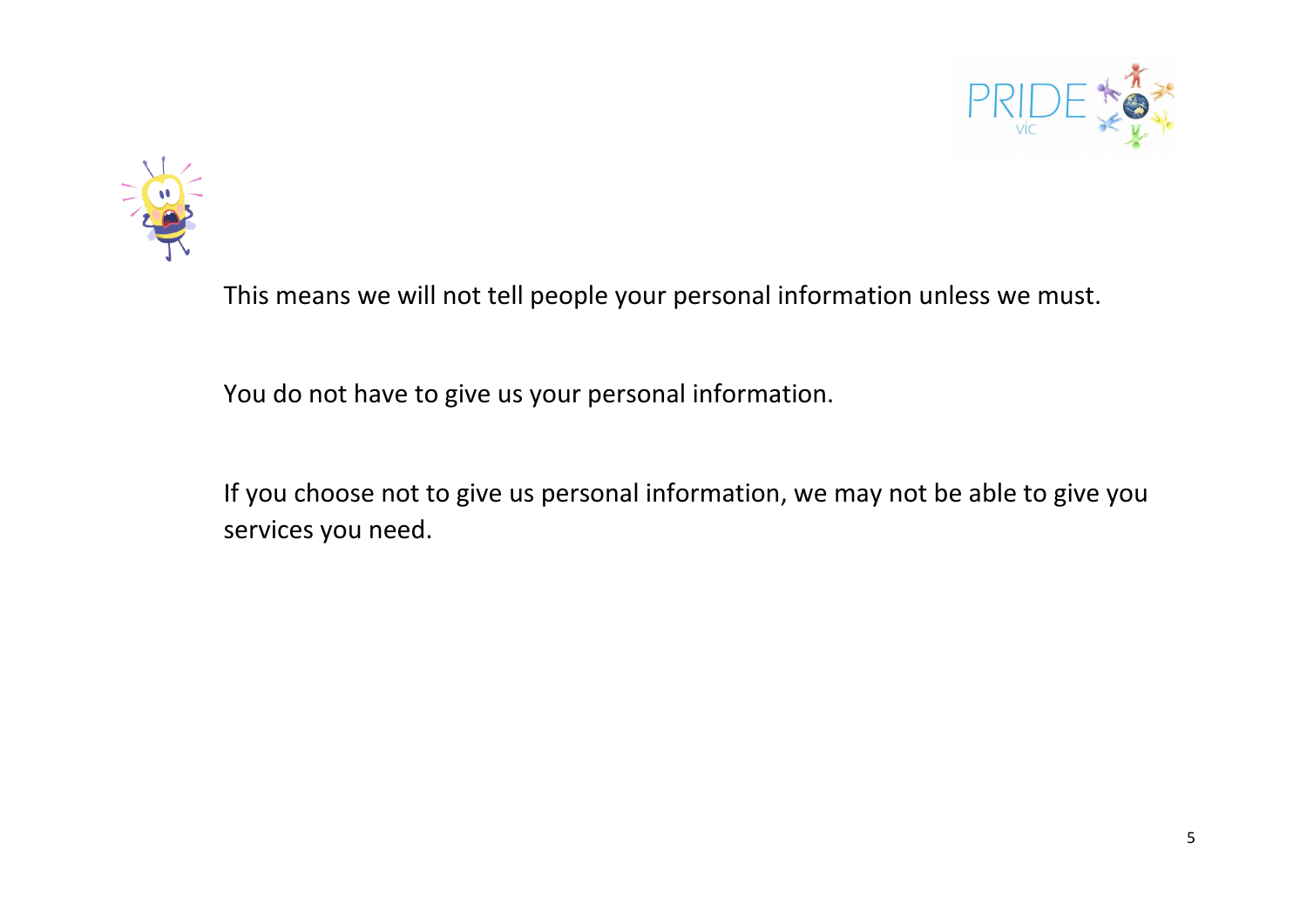



## Why do we keep your personal information?

We ask for your personal information for different reasons:

- it helps us to provide the right services and supports
- we can help you with complaints
- we can give you details about our activities
- we can get staff and pay them for their work.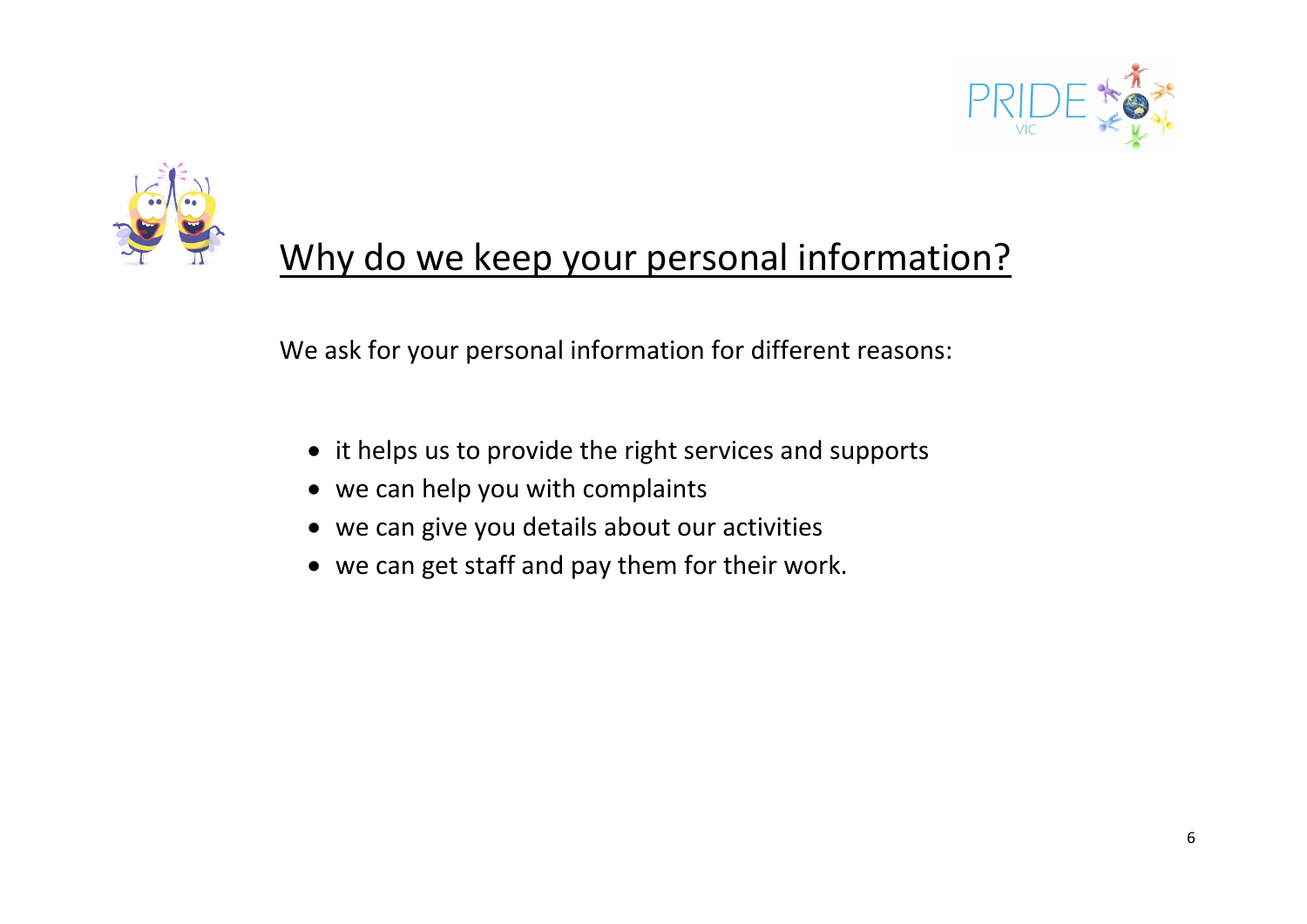



The personal information we keep might include:

- your name
- your date of birth
- your phone number
- your email address
- information about your disability
- NDIS information about your plan
- Information to help staff to support you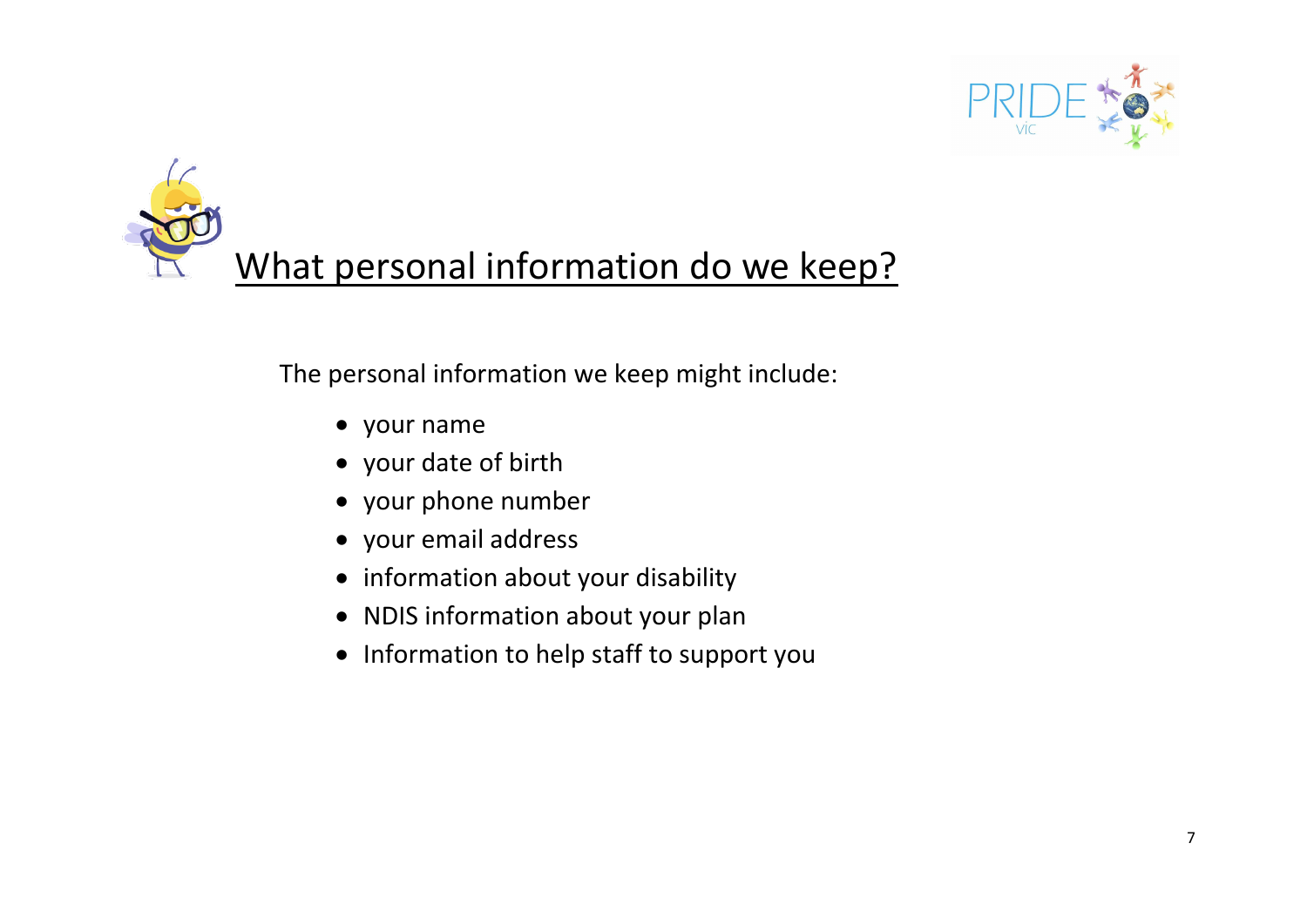

# **Sometimes your personal information is sensitive**

## **information.**

Sensitive information is normally private and can include:

- your cultural background
- your religious beliefs
- your sexual orientation
- information about your health

We also keep personal information on:

- other service providers you receive services from
- your family or carers
- our staff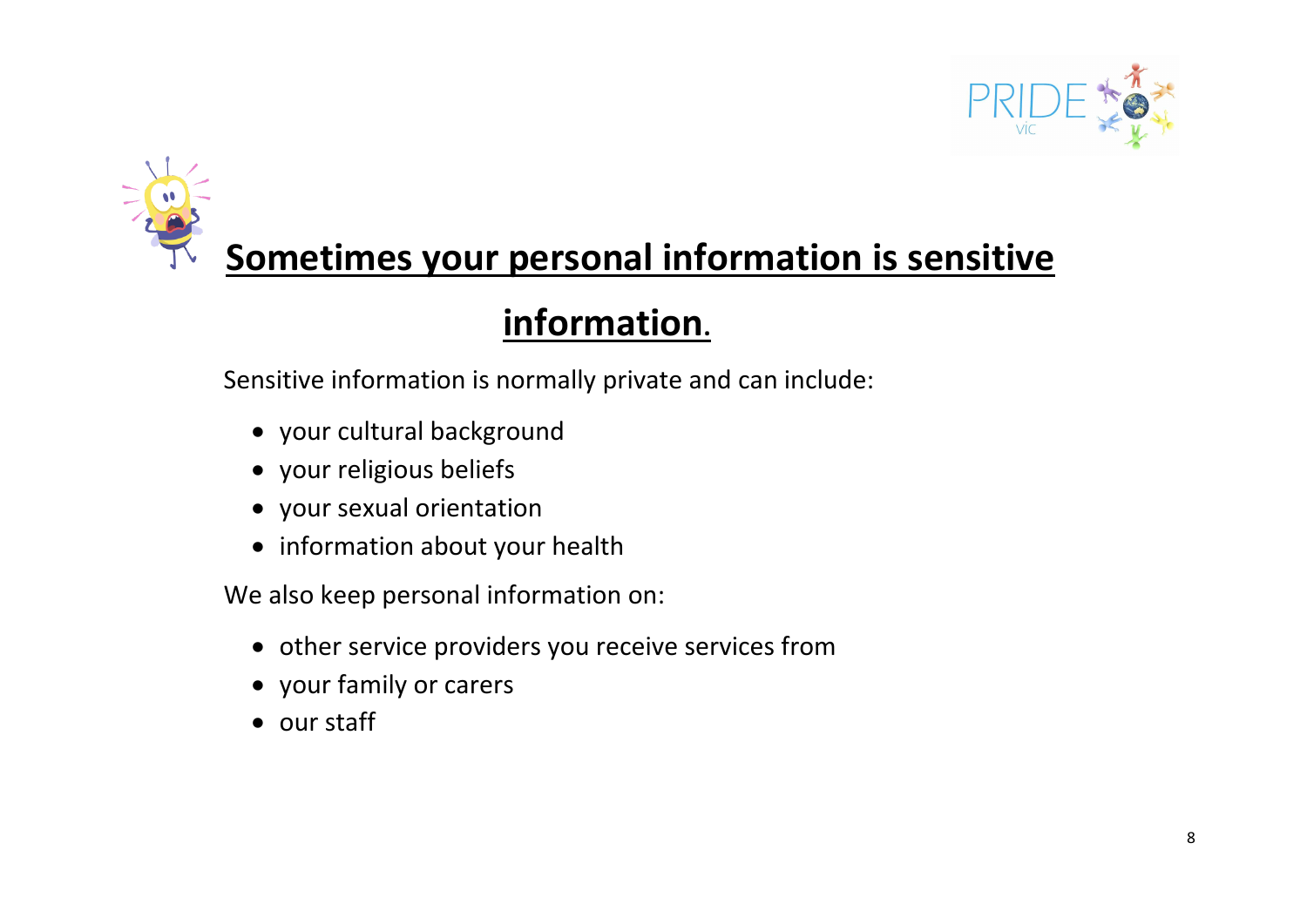



### **How do we use your personal information?**

We will use your personal information to help us provide the best services and supports.

We might need to tell other people about you because they give you the supports you need.

You need to give consent for us to tell other people your personal information.

**Consent** means you say 'yes'.

We might give other people your information when you have not given consent if:

• the laws say we must

or

• it will keep you safe.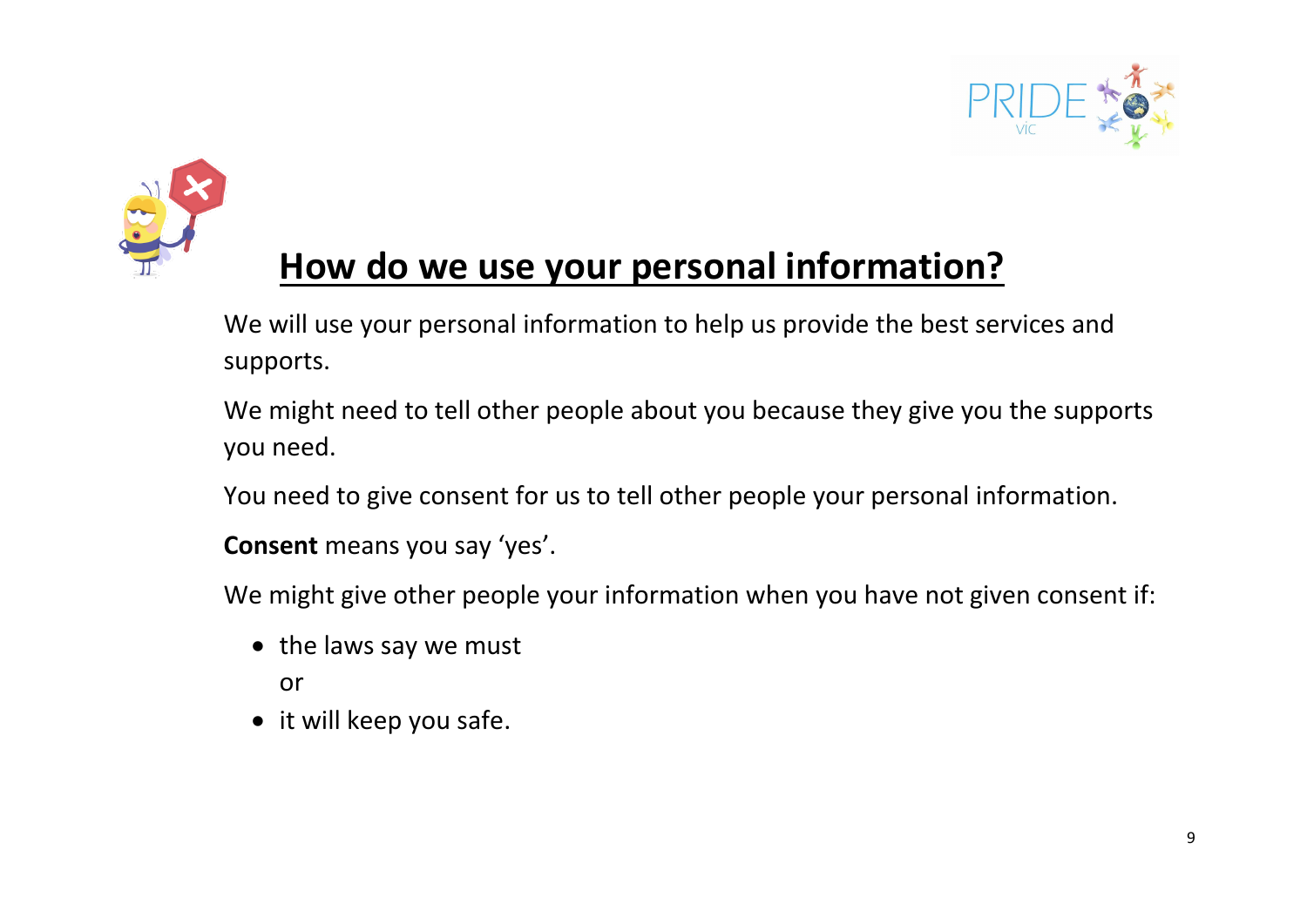

# **How do we keep your personal information safe?**

We keep paper records safe in our offices under lock and key.

We keep your personal information stored on computers protected with a password.

Only staff who provide supports and services to you can see your personal information.

We only keep your personal information as long as we need it.

We destroy your personal information when we no longer need it.